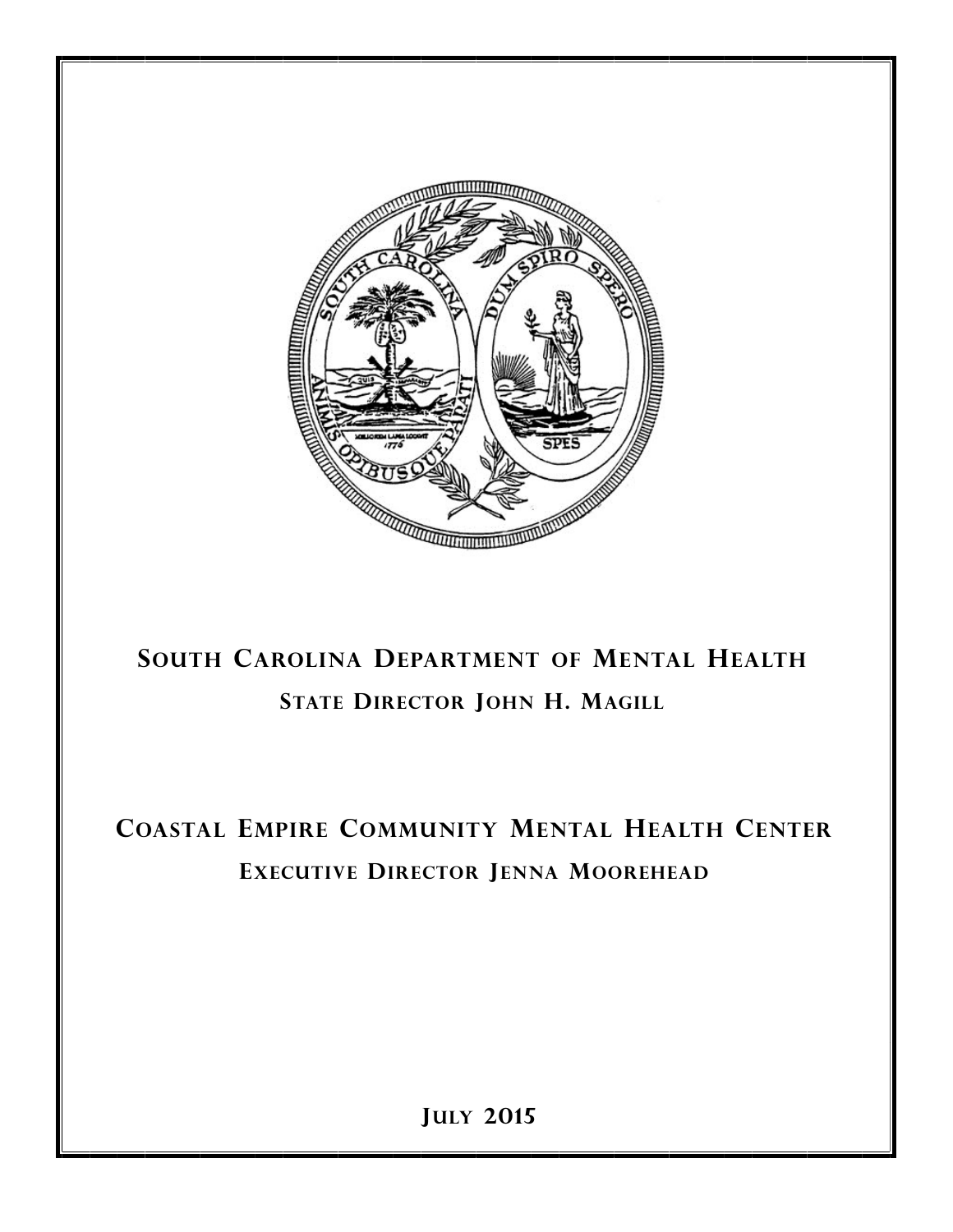MISSION: TO SUPPORT THE RECOVERY OF PEOPLE WITH MENTAL ILLNESSES.



Babcock Building Cupola

DMH OPERATES A NETWORK OF SEVENTEEN COMMUNITY MENTAL HEALTH CENTERS, 42 CLINICS, FOUR HOSPITALS, THREE VETERANS' NURSING HOMES, AND ONE COMMUNITY NURSING HOME.

## **DMH IISTORY AND DEMOGRAPHICS**

South Carolina has a long history of caring for those suffering from mental illness. In 1694, the Lords Proprietors of South Carolina established that the destitute mentally ill should be cared for by local governments. The concept of "Outdoor Relief," based upon Elizabethan Poor Laws, affirmed that the poor, sick and/or disabled should be taken in or boarded at public expense. In 1762, the Fellowship Society of Charleston established an infirmary for the mentally ill. It was not until the 1800's that the mental health movement received legislative attention at the state level.

Championing the mentally ill, South Carolina Legislators Colonel Samuel Farrow and Major William Crafts worked zealously to sensitize their fellow lawmakers to the needs of the mentally ill, and on December 20, 1821, the South Carolina State Legislature passed a statute-at-large approving \$30,000 to build the South Carolina Lunatic Asylum and a school for the 'deaf and dumb'. This legislation made South Carolina the second state in the nation (after Virginia) to provide funds for the care and treatment of people with mental illnesses.

The Mills Building, designed by renowned architect Robert Mills, was completed and operational

in 1828 as the South Carolina Lunatic Asylum. The facilities grew through the decades to meet demand, until inpatient occupancy peaked in the 1960's at well over 6,000 patients on any given day. Since the 1820's, South Carolina state-run hospitals and nursing homes have treated approximately one million patients and provided over 150 million bed days.

In the 1920's, treatment of the mentally ill began to include outpatient care as well as institutional care. The first outpatient center in South Carolina was established in Columbia in 1923.

The 1950's saw the use of phenothiazines, "miracle drugs" that controlled many severe symptoms of mental illness, making it possible to "unlock" wards. These drugs enabled many patients to function in society and work towards recovery, reducing the need for prolonged hospitalization. Government support and spending increased in the 1960's. The South Carolina Community Mental Health Services Act (1961) and the Federal Community Health Centers Act (1963) provided more funds for local mental health care.

The South Carolina Department of Mental Health (DMH) was founded in 1964. In 1967, the first mental healthcare complex in the South, the Columbia Area Mental Health Center,

was built. Since then, the Centers and clinics have served more than three million patients, and provided more than 42 million clinical contacts.

Today, DMH operates a network of 17 community mental health centers, 42 clinics, four hospitals, three veterans' nursing homes, and one community nursing home. DMH is one of the largest hospital and community-based systems of care in South Carolina.

#### **DMH HOSPITALS AND NURSING HOMES**

**Columbia, SC**

G. Werber Bryan Psychiatric Hospital

William S. Hall Psychiatric Institute (Child & Adolescents)

Morris Village Alcohol & Drug Addiction Treatment Center

C.M. Tucker, Jr. Nursing Care Center - Stone Pavilion (Veterans Nursing Home)

C.M. Tucker, Jr. Nursing Care Center - Roddey Pavilion

#### **Anderson, SC**

Patrick B. Harris Psychiatric Hospital

Richard M. Campbell Veterans Nursing Home

**Walterboro, SC**

Veterans Victory House (Veterans Nursing Home)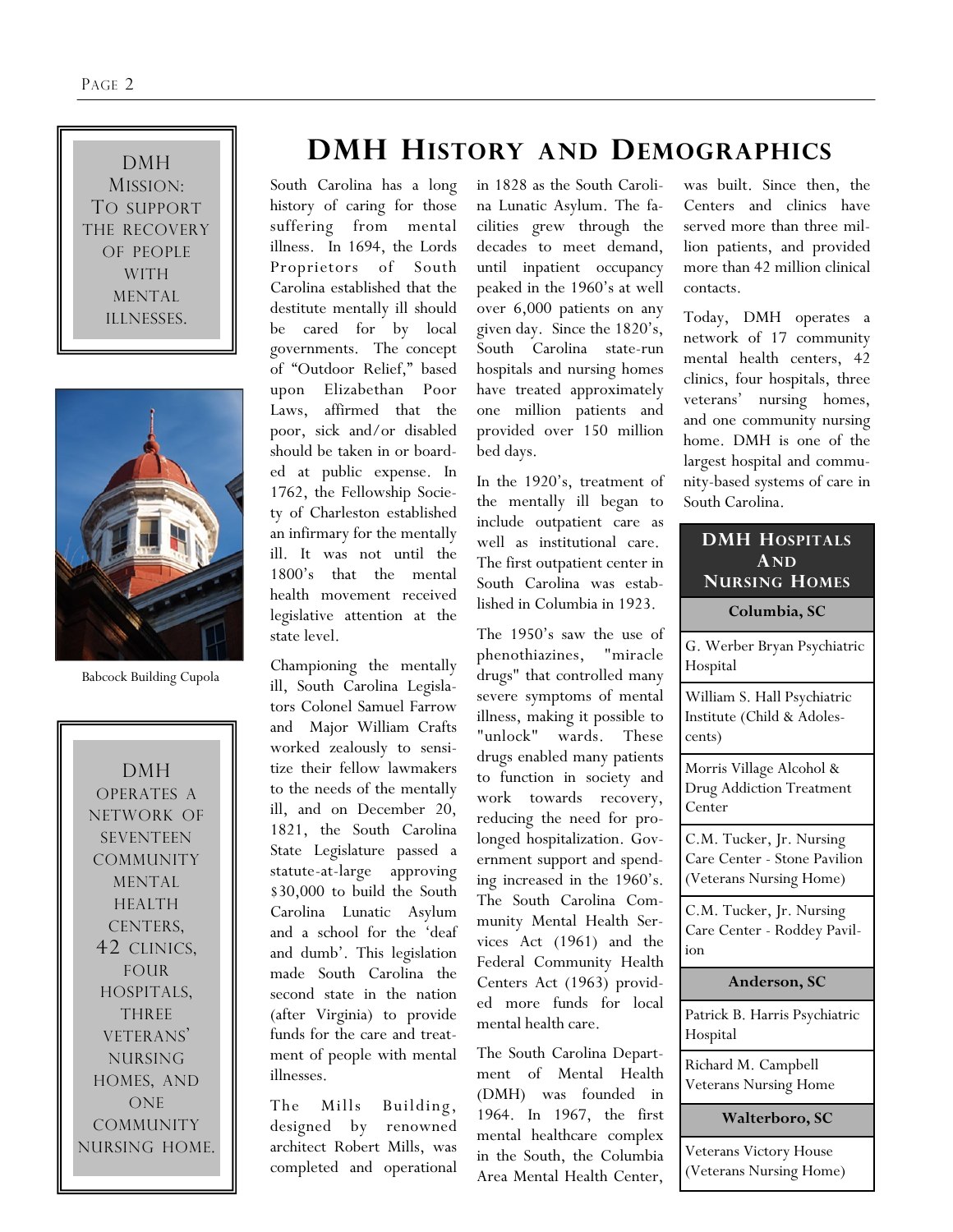

Coastal Empire Community Mental Health Center 1050 Ribaut Road Beaufort, SC 29902 (843) 524-8899

Counties served: Allendale, Beaufort, Colleton, Hampton, and Jasper

## **COASTAL EMPIRE COMMUNITY MENTAL HEALTH CENTER**

The Coastal Empire Community Mental Health Center (CECMHC) began operations in 1966, serving Beaufort, Colleton, and Jasper county residents. Soon thereafter, Hampton and Allendale counties were added to the catchment area. Since 1967, CECMHC has provided over 1,600,000 services/ outpatient contacts to adults, children, and families who are impacted by mental illness.

Frederick R. Livingston was the first center director; under his leadership, clinics were opened in all five counties. He was succeeded by Dr. Carr, Dr. Warwick Dean, Dr. Archie Hooten, Russ Hughes, PhD, Ramon D. Norris, M.S., and Jenna Moorehead, MSW, respectively. Center Director Jenna Moorehead transferred into the position from the Pennsylvania private sector in 2015.

Thirty years ago, there were 43 employees centerwide. Today, CECMHC employs approximately 100 full-time employees, including three adult psy-

chiatrists and one child psychiatrist, with full-time operations in six clinics. CECMHC provides adult services, active child and adolescent programs, and operates two Psychosocial Rehabilitation Centers. In FY14, CECMHC provided 70,170 services to 3,350 children and adults.

CECMHC is accredited by the Commission on Accreditation of Rehabilitation Facilities.

Moorehead believes partnering with other organizations and agencies in the community is important to providing mental health services and that working with hospitals and local mental health advocacy groups, such as National Alliance on Mental Illness (NAMI) and Mental Health America, is key. The local chapter of NAMI is central to the Center's success in supporting the recovery of those with serious mental illnesses. Several of the Center's board members are active members of NAMI.

Beaufort County has a very progressive human service alliance; 60 to 70 people attend coalition meetings quarterly to discuss county issues and to share information. The coalition forms working sub-groups aimed at community planning. CECMHC is involved in the sub-group whose goal is championing improved access to mental health services.

Moorehead stated, "Building and maintaining relationships in the community is essential to continued growth and success of the Center. Collaborative efforts with hospitals and other offices or agencies in each of our counties will strengthen the delivery of all services provided. By working together, we can speak openly about mental health concerns in our community to raise awareness, reduce stigma, and facilitate appropriate service and support.

At Coastal Empire, we are fortunate to have dedicated staff. Their commitment to providing quality services impacts the recovery process of each individual who comes through our door."



Executive Director Jenna Moorehead

CECMHC OPERATES SIX MENTAL HEALTH CLINICS AND THE FOLLOWING TWO PSYCHOSOCIAL REHABILITATION CENTERS:

 $\overline{1}$ 

**Harrington Place** Beaufort, SC 29902 (843) 846-2913

**Magnolia Place** Walterboro, SC 29488 (843) 549-6536

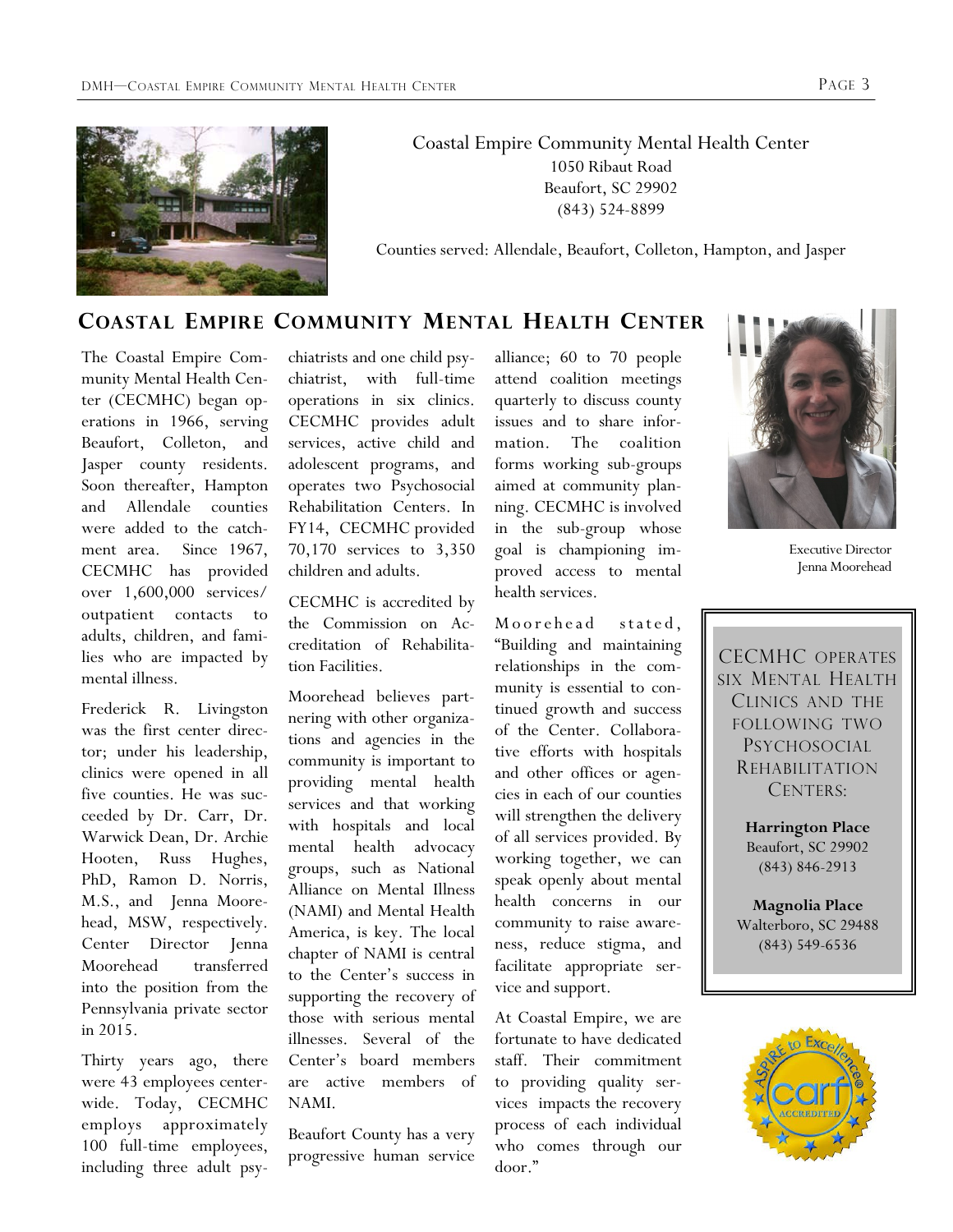

Board Chairman Dr. Thomas Miller



Board Treasurer Mary Mack

"THERE WILL ALWAYS BE PEOPLE IN THE COMMUNITY UNABLE TO TAKE CARE OF THEMSELVES; THERE HAS TO BE A MECHANISM IN PLACE TO TAKE CARE OF THEM. OTHERWISE, SOCIETY WILL BREAK DOWN."

**MACK**

## **THOMAS MILLER, DPM; MARY MACK, MSN - BOARD MEMBERS**

Podiatrist Thomas Miller, DPM, a member of CECMHC's Board since 1987, currently serves as Chair. Dr. Miller has seen the devastating effects mental illness can cause - a close family member of his struggles with schizophrenia. He has also witnessed the positive results that effective treatment and medication can have. Recovery is possible.

When Dr. Miller's family moved to Beaufort, he found limited medical services for those with mental illness and began working to find out what could be done to get needed services. He was instrumental in founding the Beaufort chapter of the National Alliance on Mental Illness (NAMI), a grassroots, self-help, support and advocacy organization for people with mental illness, their families, and friends. He was also involved in the development of the psychiatric unit at Beaufort Memorial Hospital, which currently has 14 beds. "By being on the Board of CECMHC, I'm able to keep my finger on the pulse of what is happening," said Dr. Miller.

Mary Mack retired from Beaufort-Jasper Comprehensive Services, where she was the deputy executive director from 1986 until 2005. Following her retirement, Mack joined CECMHC's Board of Directors and currently serves as Treasurer. She is also the proprietor of the Red Piano Too Art Gallery on St. Helena Island.

"I've worked 30 years as a registered psychiatric nurse, nine of them at CECMHC. My passion is art and my love is healthcare," said Mack.

"I believe the overall community view of the center is positive. Capacity may be seen as an area of weakness, but the services provided are highly praised. The reality is that, as budgets get squeezed, Center efforts have been directed away from the 'worried well' and aimed primarily at those who have chronic and persistent mental illness," she said.

People need to understand the perils of an under-funded mental health care system to understand that taking care of the mentally ill is the ethical and economically sound

thing to do. If mental health care is unavailable, problems do not just go away, they shift. For example, more people go to emergency rooms for help, many become homeless, and others may end up incarcerated. These consequences are tragic and more expensive than providing care up-front.

In light of the budget cuts DMH has experienced over the past few years, both Mack and Dr. Miller work to promote public support of mental health care. "As more cuts are made, the mentally ill, particularly the homeless, will become more apparent in the community, which in turn, will focus attention on the needs of the Center. You can look at what has happened in other states to see what happens when mental health care is not adequately funded," said Miller.

"There will always be people in the community unable to take care of themselves; there has to be a mechanism in place to take care of them. Otherwise, society will break down," said Mack.

## **JUDITH TREADWAY, MD - PSYCHIATRIC SERVICE CHIEF**

Judith Treadway, MD, came to work for CECMHC in 1993 as a senior psychiatrist. In March of 2003, she accepted the position of Psychiatric Service Chief.

An adjunct faculty member for the Osteopathic Medical School of Mesa, Arizona, she is a preceptor for medical students completing community rotations in the

Lowcountry. The other CECMHC psychiatrists assist with this program. Dr. Treadway believes that Psychiatry is as much an art as a science; she feels she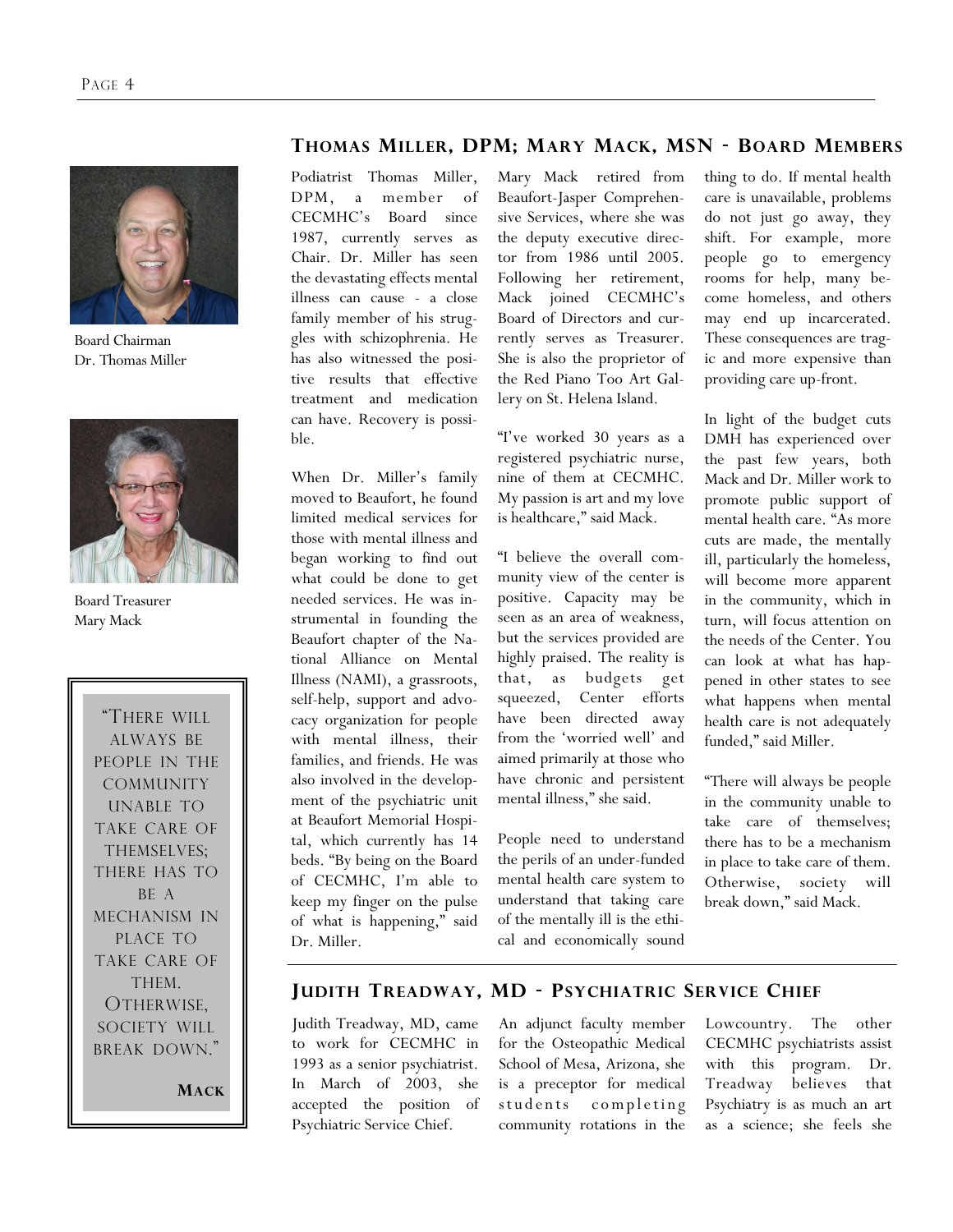#### **JUDITH TREADWAY, MD - PSYCHIATRIC SERVICE CHIEF**

knows less about the brain than when she started practicing. She says it is wonderful that we have the new medications, but given the complexity of the human mind, it is a shame that the focus in training programs is not as much on therapeutic skills as it was 20 years ago.

After graduating medical school in England, Dr. Treadway joined Operation Raleigh as a volunteer expedition doctor for six months. She was involved in two phases in remote parts of the Bahamas and in the rain forests of Honduras. She completed her residency at the University of North Carolina at Chapel Hill in community administrative psychiatry. To earn her US citizenship, she was sent by the government to work for a few years in the Appalachian Mountains of remote eastern Kentucky.

A big challenge of CECMHC is deploying its psychiatrists into such a large catchment area. The doctors travel between 200 and 300 miles per week, which can lead to fatigue. Also, being in different clinics each day can be disorienting. The offices can be somewhat different and there are different staff in each clinic with whom the psychiatrists work. Dr. Treadway noted that the new internal telepsychiatry program has alleviated some of the time lost to travel.

Additionally, in an effort to keep doctors from getting too isolated, they meet weekly face-to-face. The collaboration is highly valued. They discuss cases, administrative issues, and receive supervision. It is a time they can "let off steam."

She says it is like group therapy for the doctors.

One of Dr. Treadway's wishes is for more high management community care homes; she noted the limited number of placements available. She would also like to hire another child psychiatrist.

According to Dr. Treadway, one of the unique things in the Beaufort office is the Rapid Access Clinic, which holds slots to schedule aftercare appointments for people coming out of a hospital or moving into the area. The clinic is held once a week. For patients who are chronically and persistently mentally ill, the Rapid Access Clinic gets them in so their current prescriptions for medications do not lapse.



Dr. Judith Treadway Psychiatric Service Chief

### **CAROLA ELDRIDGE - BOARD MEMBER AND CAC**

Since 2006, Carola Eldridge has generously volunteered her time to serve as a CECMHC board member. Since 2009, Eldridge has also served as the CECMHC Client Affairs Coordinator (CAC). CACs are former or present patients of DMH, who are encouraged to voice patient perspective during key meetings and policy sessions, and strive to overcome stigma in the community, giving hope to patients, staff, and families that people with mental illnesses can and do recover.

As part of her duties at CECMHC, Eldridge is the Art of Recovery liaison and has set in motion an initiative called Client Enrichment Series, in which local artists hold art classes for patients on some Saturdays. The art classes have been very successful; patient response in terms of enthusiasm has been remarkable, and Eldridge hopes to expand the Client Enrichment Series to include other forms of creativity, such as music, writing, ceramics, and others.

Eldridge volunteers with NAMI and is a trained facilitator of NAMI Connection Recovery Support Group, a support group where people living with mental illness learn from each others' experiences, share coping strategies, and offer each other encouragement and understanding. Support group meetings allow participants to let their guard down for discussion since, as Eldridge says, "We're all in this together."



Carola Eldridge Board Member and Client Affairs Coordinator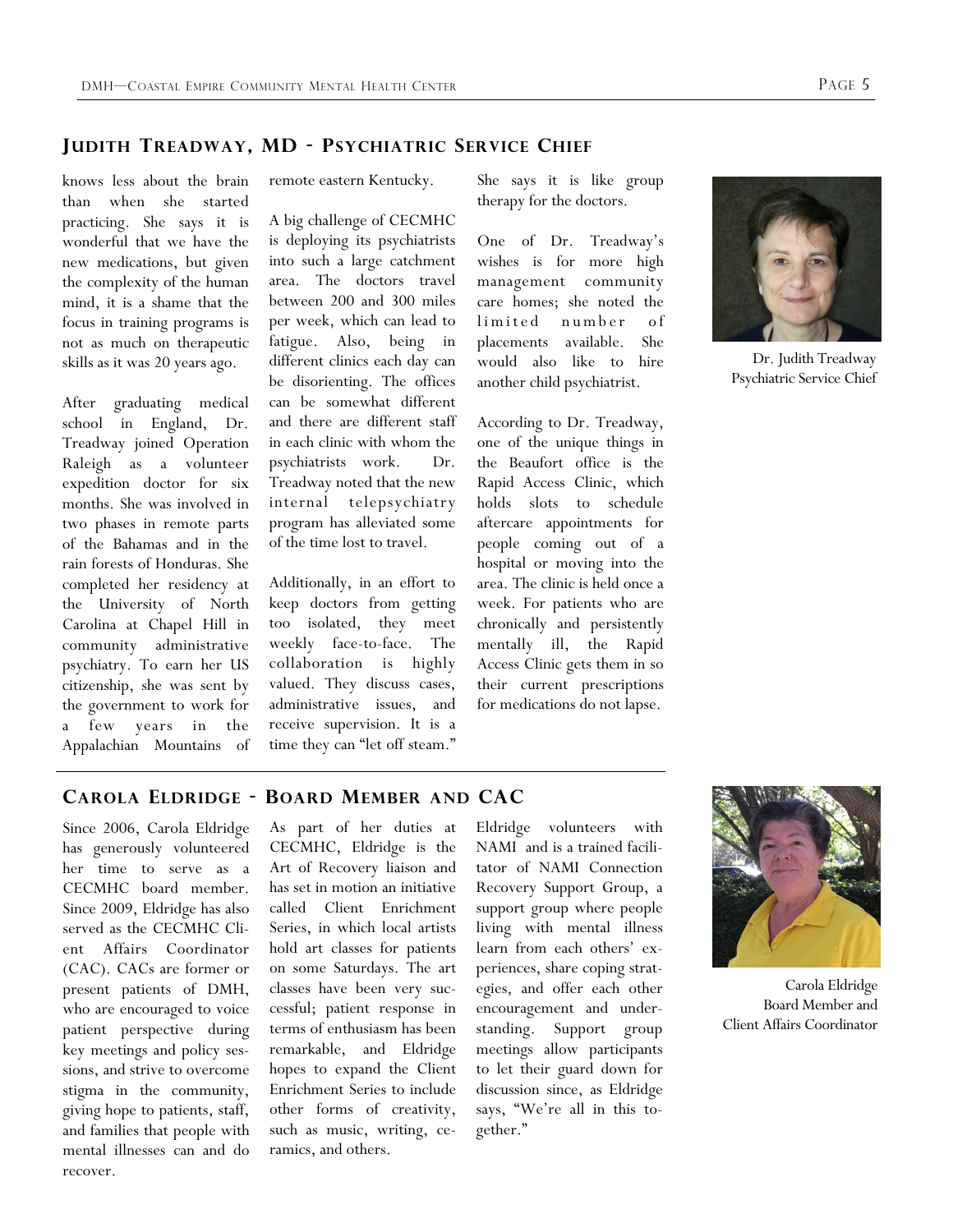

Andrea S. Allen CECMHC Assistant Director and Director of Children's Services

"WE NEED TO WORK TOGETHER WITH 'SISTER' AGENCIES, BECAUSE PATIENTS USUALLY REQUIRE THE SERVICES OF **MULTIPLE** AGENCIES."

**ALLEN**



G. Nathan Fancher Detention Center Liaison

## **ANDREA S. ALLEN - CECMHC ASSISTANT DIRECTOR AND DIRECTOR OF CHILDREN'S SERVICES**

With a plethora of counseling experience gained working in rural areas of Tennessee and a master's degree in social work from the University of South Carolina, Andrea Allen came to CECMHC in October 1978 as a Mental Health Counselor in the Child, Adolescent, and Family Division. By 1987, Allen was the Area Coordinator for the Beaufort Clinic. In the 1990s, she became a member of the Executive Committee of the Center, having been promoted to the position of director of Children's Services. In 2006, she also accepted the position of CECMHC Assistant Director.

Her wide scope of responsibilities include training, consultation and education, credentialing, patient advocacy, and more. She especially enjoys public speaking and teaching workshops; most recently she taught a stress management workshop for the Coroner's Association.

"My role is to facilitate the growth of others in the field of Mental Health, both clinical and support staff, guiding and training, adding new skills to their 'toolbox.'

My satisfaction comes when patients move to a level where they feel good about themselves, can accomplish things, and be productive members of society," she said. "I help in different ways and I find enjoyment in that. My goal is to help people accomplish their goals in life - the things they want to and can accomplish.

I am one of many resources available to help move patients in positive directions. State agencies shouldn't work in isolation. We need to work together with 'sister' agencies, like the Department of Social Services and the Department of Juvenile Justice, because patients usually require the services of multiple agencies."

## **G. NATHAN FANCHER - DETENTION CENTER LIAISON**

G. Nathan Fancher was born and raised in Newport, TN. He acquired his master's degree in clinical psychology from Radford University in Virginia, and upon graduation in 2000, he worked with the Psychology department of Buckingham Correctional Center in Virginia.

In 2002, he joined DMH by way of the Beckman Center for Mental Health Services, providing counseling services in clinics in

Greenwood and Abbeville counties. In 2010, he became a clinician with CECMHC, serving first as an area coordinator for the Allendale area clinic, then later as the area coordinator for the Hampton area clinic. In 2015, he became the CECMHC Detention Center Liaison.

At the Beaufort County Detention Center Fancher performs crisis intervention and stabilization services, mental health assess-

ments, suicide evaluations, and court-ordered evaluations. He coordinates care with case managers when patients are incarcerated to ensure they stay current on their medications.

According to Fancher, DMH patients are typically arrested for misdemeanors, such as disorderly conduct, trespassing, etc. While there will always be those who keep coming back, his primary goal is to reduce recidivism.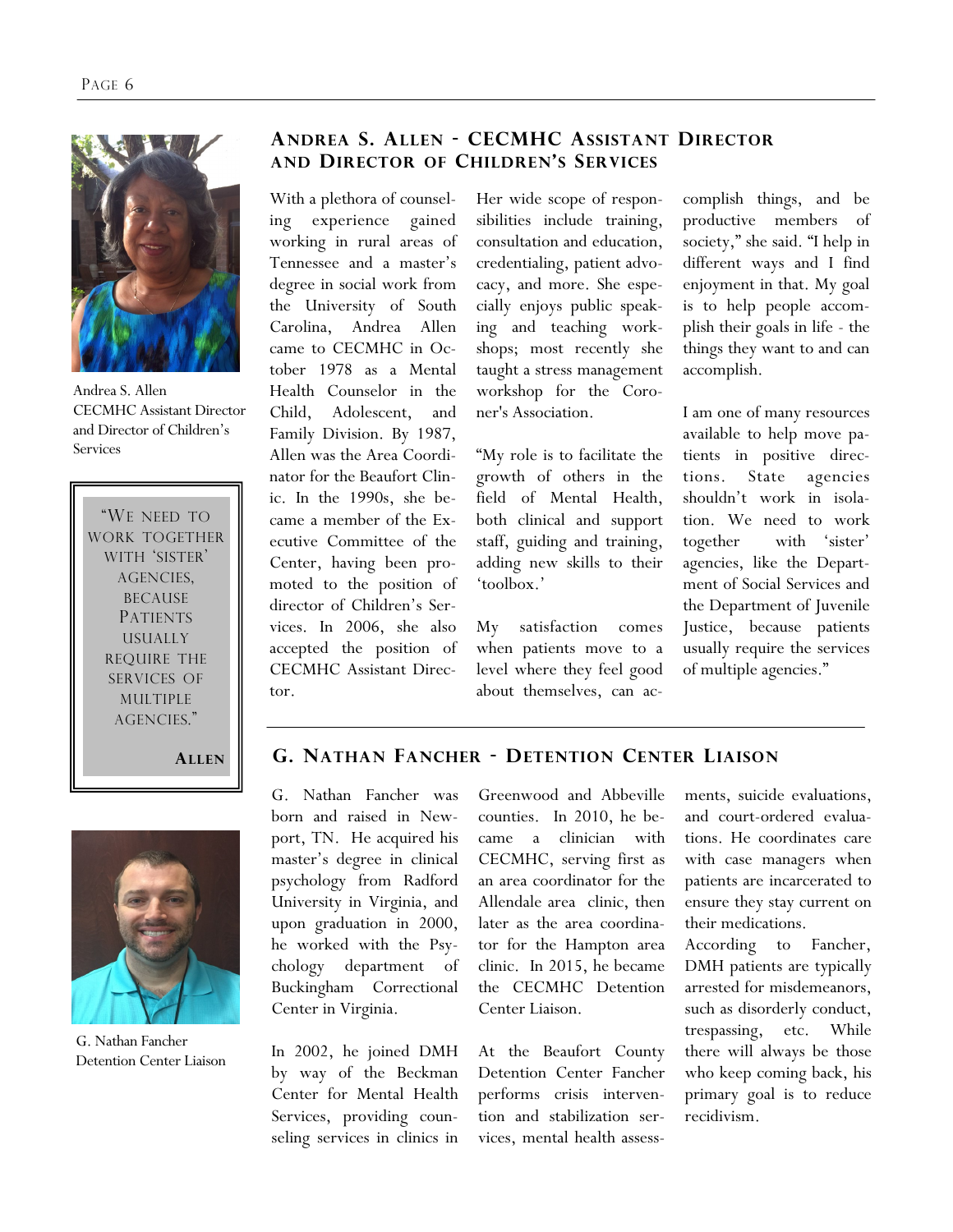### **JANICE YORK - HOMESHARE COORDINATOR**

For 26 years, Janice York has been a dedicated employee of the CECMHC. She began working at the Clubhouse, now called Harrington Place, and in 1994 came to the Beaufort Clinic to establish and coordinate the Homeshare program.

Homeshare is an innovative placement option for psychiatrically disabled individuals in need of a stable living environment and reintegration into the community after hospitalization. Patients in Homeshare are matched with caregivers in the community who are willing to share their homes and work with the Homeshare team to meet the needs of the patient.

CECMHC Homeshare program currently has 21 patients, and 27 providers. In the Coastal area, there is no shortage of people willing to be providers, take the required training, and have someone with a chronic mental illness living in their homes. This may be surprising, since Homeshare patients are typically symptomatic most of the time. The first patient placed has been in the program for more than 19 years. "It's a good program with a very low recidivism rate. It enables patients to live in the community and, most importantly, the patients have the feeling of being part of a family," said York.



Janice York Homeshare Coordinator

#### **JOHN AIELLO, PHD - VOLUNTEER/CLIENT ADVISOR**

Dr. Aiello, born in upstate New York, completed his undergraduate studies at Clarkson University in Potsdam, NY, and his graduate studies at Syracuse University. After receiving a Ph.D. in Computer Science from UCLA, he embarked on a 27 year career in the communications industry. Retiring to Georgia, he became a professor at a local college where he enjoyed a second career as a classroom instructor and department chair. After 17 years in the education field, the last seven as Dean of the Business School, Dr. Aiello retired once again. He resides in Beaufort with his wife, Rebecca, and has been volunteering at CECMHC since 2009.

Dr. Aiello's involvement with mental health is "four pronged." First, he has close

family members with mental illness and has experienced first-hand some of the obstacles families face when trying to get help for a loved one in need of mental health treatment. Second, he volunteers at the Center to give back after gaining so much from the CECMHC. Third, he is the board secretary of the Beaufort Chapter of NAMI, where he and his wife both teach the free family-to-family course. And fourth, he has become the center's first Client Advisor.

Some patients do not always get the assistance they need due to lack of transportation and employees of other agencies do not always have the patience it takes to work with patients with mental illness. As Client Advisor, Dr. Aiello eliminates these obstacles by personally taking patients to agencies and

walking them through application processes and helping them fill out necessary forms. He helps patients successfully apply for Social Security Disability Insurance, Medicaid, food stamps, etc. This is a passion of Dr. Aiello because so many DMH patients have difficulty expressing themselves. He hopes to be able to expand this service by training other volunteers to be Client Advisors in other parts of the catchment area.

"At Coastal Empire Community Mental Health Center the mental health professionals are caring and make the patients and family feel like part of the team," said Dr. Aiello.

CECMHC appreciates the efforts of all its volunteers, if you would like to volunteer please call 843-524-8899.



John Aiello, PhD Volunteer/Client Advisor

"AT CECMHC THE MENTAL HEALTH PROFESSIONALS ARE CARING AND MAKE THE PATIENTS AND FAMILY FEEL LIKE PART OF THE TEAM."

**DR. AIELLO**